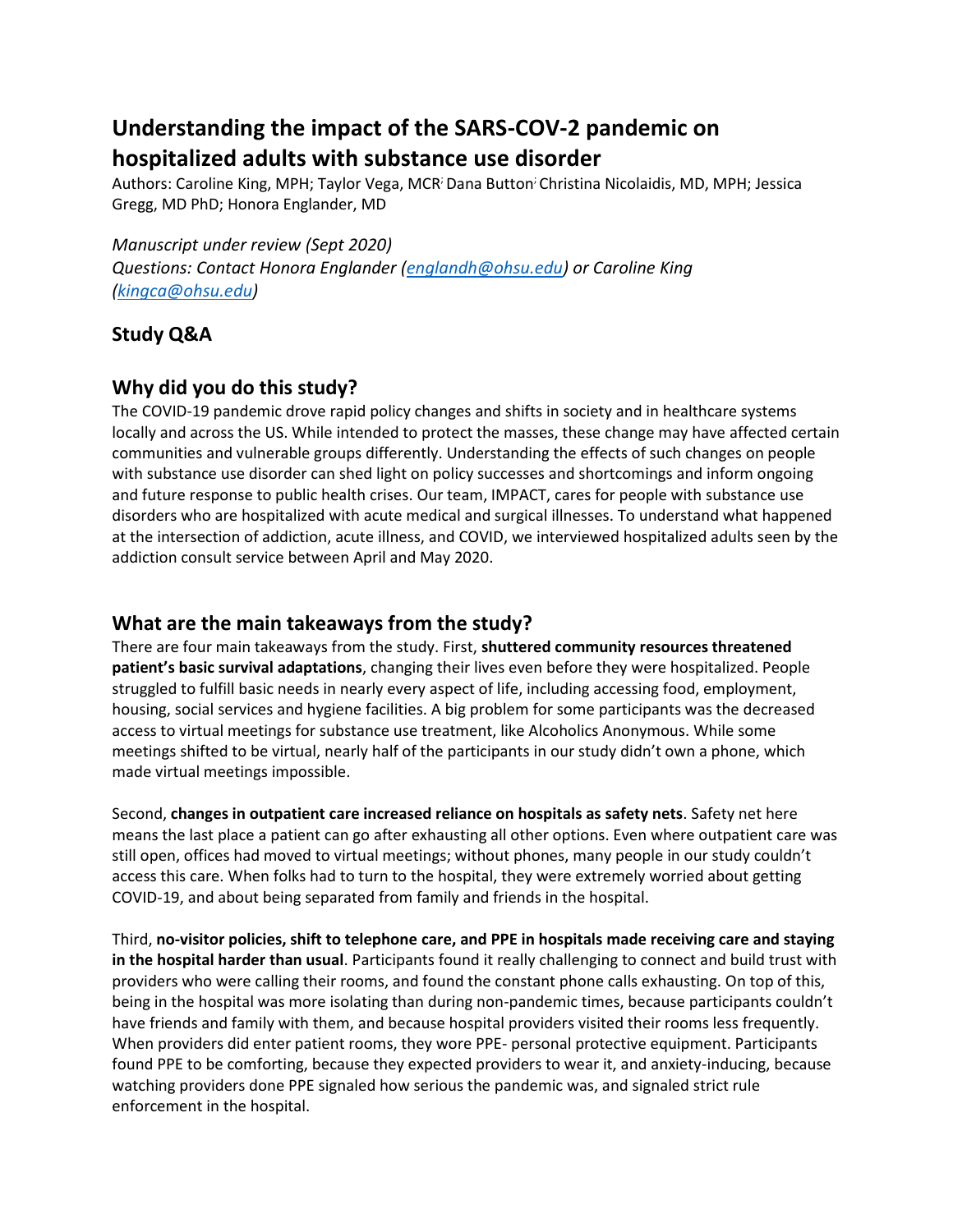Finally, for people in our study, **what would happen after leaving the hospital was really uncertain**. Nearly every participant was worried about housing after discharge. Participants also worried about returning to the same dynamics they were in prior to admission, with the additional stress of recovering from an acute illness. While many systems made life harder for people with substance use disorders during the pandemic, two systems were described as "helpful" or "essential". The first was outpatient needle exchange services, and the second was IMPACT, the inpatient addiction consult service.

# **What surprised you about the study?**

In general, we saw how many systems had adapted to try to keep the masses safe, but hadn't considered that marginalized or vulnerable people who may need extra, or different, adaptations. We heard stories of how these changes made contributed to people getting sicker - patients walking 190 blocks to the only open aluminum can trade; sitting outside in the cold and subsequently developing frostbite, because McDonalds was no longer open to get warm at night and the shelters were full; losing access to a bathroom, shower, and sink, when the state parks locked their restroom doors. These stories helped us understand how significantly the way systems had changed, had impacted patients with substance use disorders.

Even without a pandemic, many people with addiction avoid going to the hospital for fear of discrimination and stigma. We were surprised by how much policy changes effected people's experience in hospitals. People were really scared to come to the hospital because they were afraid of getting COVID-19, and they were afraid of being alone, without family or friends, with them. We need to find ways to help support people who really need medical care but may put it off because of how we've changed systems.

Finally, we heard from patients about how fragile and risky their care would be after leaving the hospital. People who were recovering from days in the hospital were discharged to homelessness, and without phones – which during the pandemic, were essential to receiving healthcare and connecting with a recovery community.

#### **What are the implications for hospital providers?**

As we said in our paper: "Hospital providers may need to reconsider what constitutes readiness for discharge during future disruptive events, and consider factors like access to technology, shelter, and ambulatory care – all of which were disrupted for participants in our study. Further, it is important for hospital providers to understand patient's intensified feelings of isolation, and the challenges to building trusting relationships with structural barriers, including virtual visits and PPE. To address this, providers may empathize with patient's circumstances, offer extra compassion or small gestures to connect with patients, and inquire as to how they can support patients during stressful times."

#### **What are the implications for hospitals and health system leaders?**

Changes to community and hospital care during COVID left many people even more vulnerable. We believe that this is not inevitable. As we said in our manuscript: "In the face of outpatient closures, increasing disease and injury, or both, healthcare systems serve as a safety net for those with no place else to turn. Healthcare systems must be prepared for this role, not only for the general population, but also for patients who experience high degrees of marginalization, including patients with addiction. To do this, healthcare systems must incorporate the voices of marginalized people into disaster planning. In